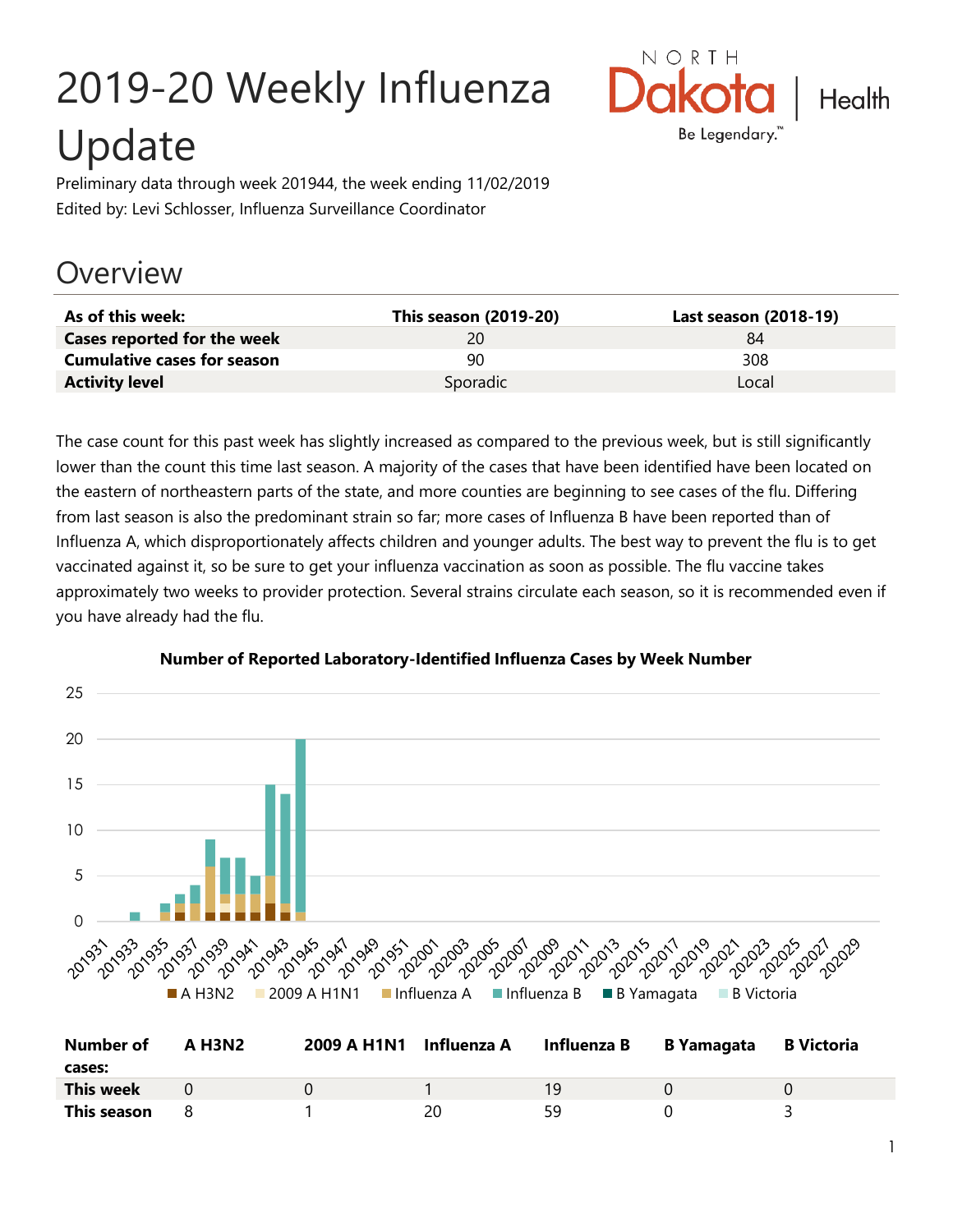Laboratory-confirmed influenza is a reportable disease in North Dakota. Influenza "cases" include people that have tested positive for influenza in a healthcare setting. It does not include people with influenza who did not seek healthcare, or who were diagnosed without a lab test, which is common. The true number of people with influenza in North Dakota is underrepresented, but case data allows us to see where and in what populations influenza is circulating. It also provides context regarding how the current season compares with previous seasons. Find more information about cases on [www.ndflu.com.](file://///nd.gov/doh/DOH-DATA/MSS/DC/PROGRAM/IMMUNE/Immunize/Influenza/Inf18-19/Surveillance/Weekly%20Summaries/www.ndflu.com)



### Case Demographics

#### Cases by **County**



© GeoNames, Navteq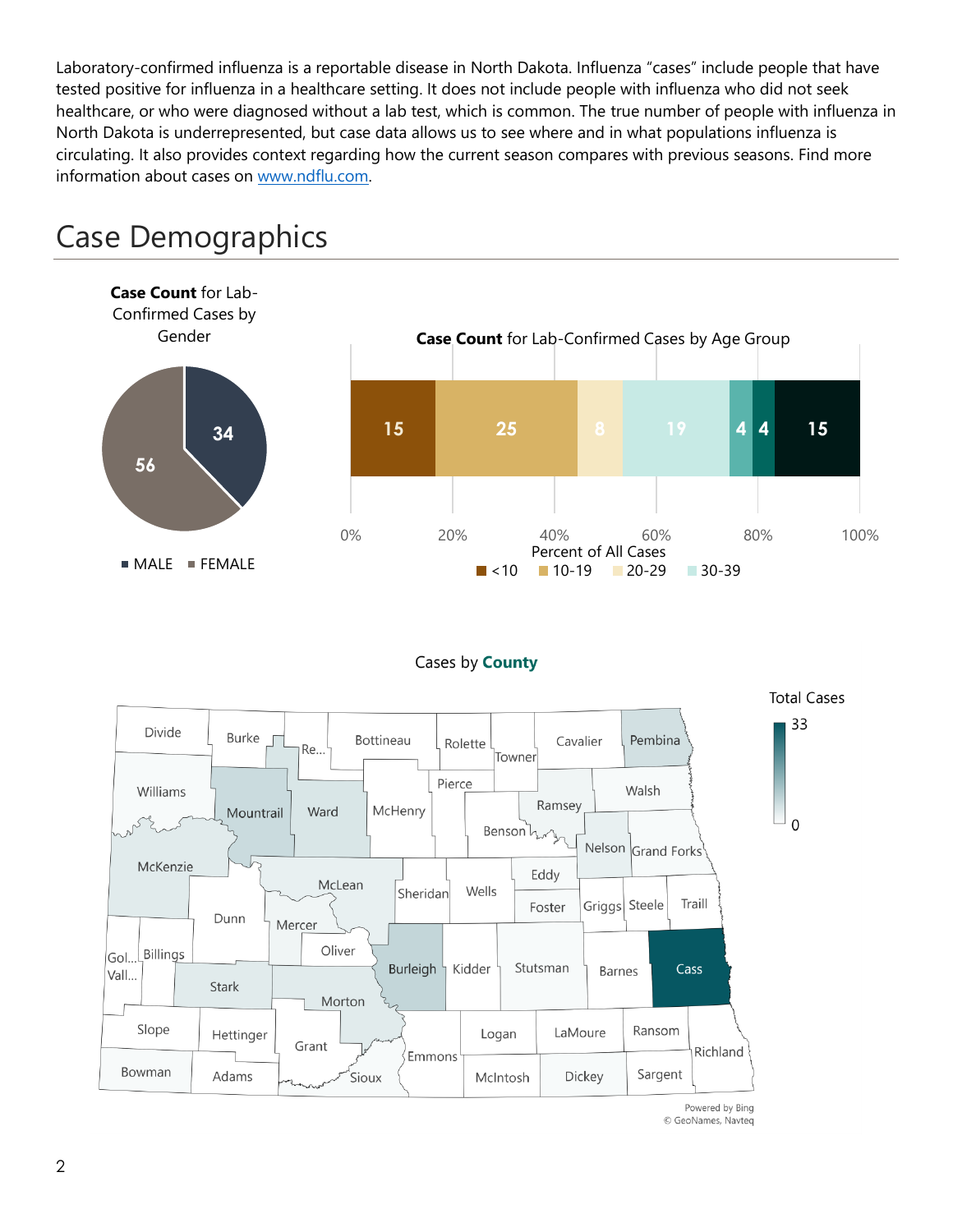# **Outbreaks**

During the influenza season, influenza outbreaks are common anywhere people gather, including schools, child care centers, and health care facilities. Outbreaks of influenza or influenza-like illness may be reported to the NDDoH. The following outbreaks have been reported this season:

| <b>Setting</b>              | <b>Number of outbreaks</b> | <b>Identified pathogens</b> |
|-----------------------------|----------------------------|-----------------------------|
| Long Term Care, Basic Care, |                            |                             |
| <b>Assisted Living</b>      |                            |                             |
| <b>Schools</b>              |                            |                             |
| <b>Child Care Centers</b>   |                            |                             |
|                             |                            |                             |

# Surveillance Programs

In addition to case reporting, the NDDoH uses a variety information sources to fully describe of what is happening during the influenza season.

### Hospitalizations

This season, the NDDoH has introduced a new influenza hospitalization surveillance program. Select North Dakota hospitals report the number influenza-related hospitalizations weekly to the NDDoH. Because this surveillance methodology is new, hospitalization numbers this year may not be comparable to previous years.



#### **Total number of Hospitalizations: This week** 0 **This season** 3

### Deaths

Data on pneumonia and influenza deaths is obtained from Vital Records and based on the cause of death listed on the death certificate.



**Total number of deaths for the season: Pneumonia** 89 **Influenza** 0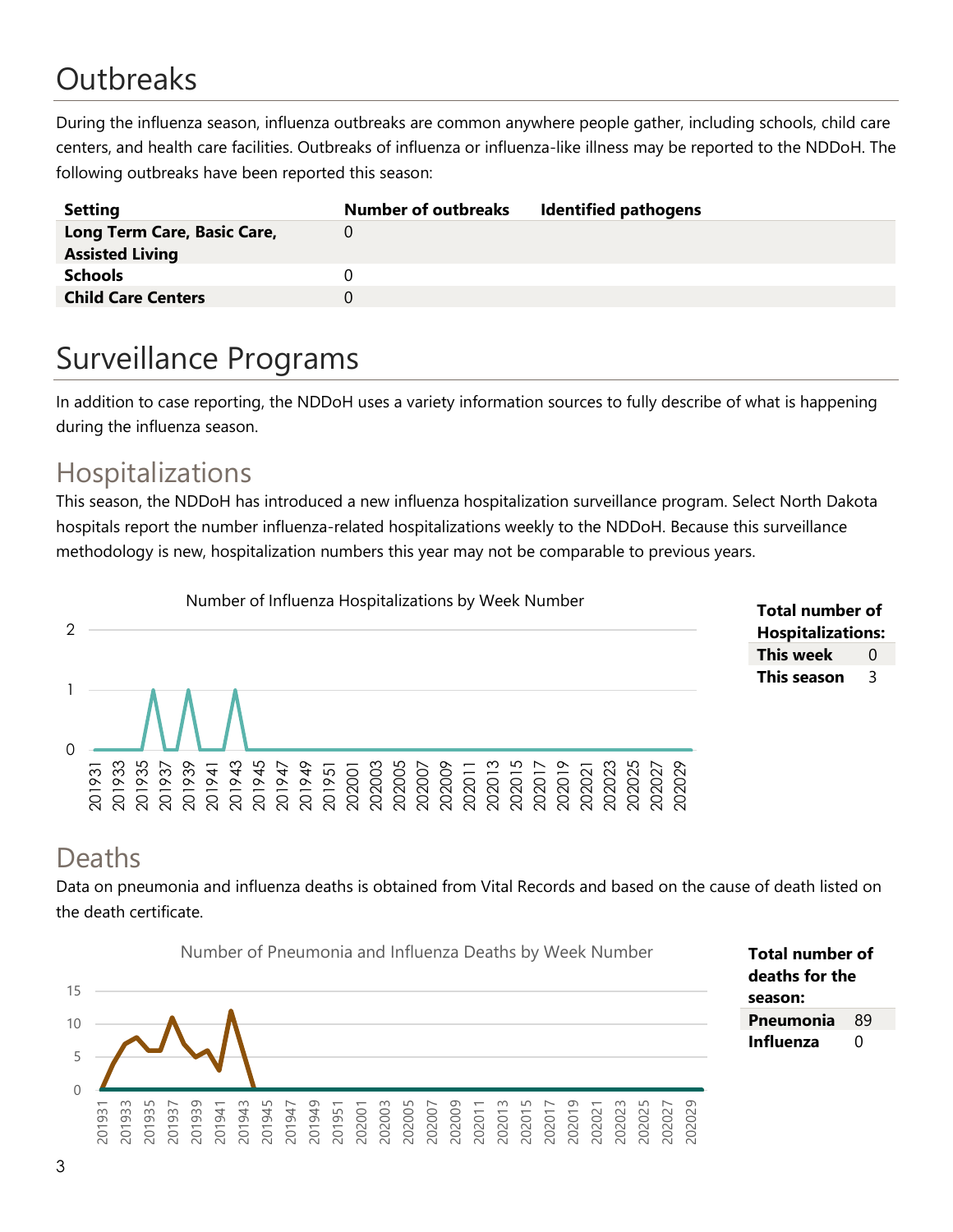### Outpatient Influenza-like Illness

The NDDoH participates in the national U.S. Outpatient Influenza-like Illness Surveillance Network (ILINet). Data from participating outpatient providers in North Dakota are pooled to create a state-wide estimate for the weekly percent of healthcare visits due to influenza-like illness (ILI). Patients presenting with a fever of 100ºF or greater and a cough and/or sore throat are considered to have ILI. For more information on state and national ILINet data, see **FluView** [Interactive.](https://gis.cdc.gov/grasp/fluview/fluportaldashboard.html)



Percent of Outpatient Visits Due to Influenza-like Illness by Week, Current and Previous Season

### Sentinel Laboratory Data

The NDDoH receives influenza and RSV testing data from participating sentinel laboratories across the state. The total number of positive tests and the total number of tests conducted are reported and used to create a state-wide percent positivity statistic. For influenza, percent positivity of 10% or greater indicates "season level" influenza activity.

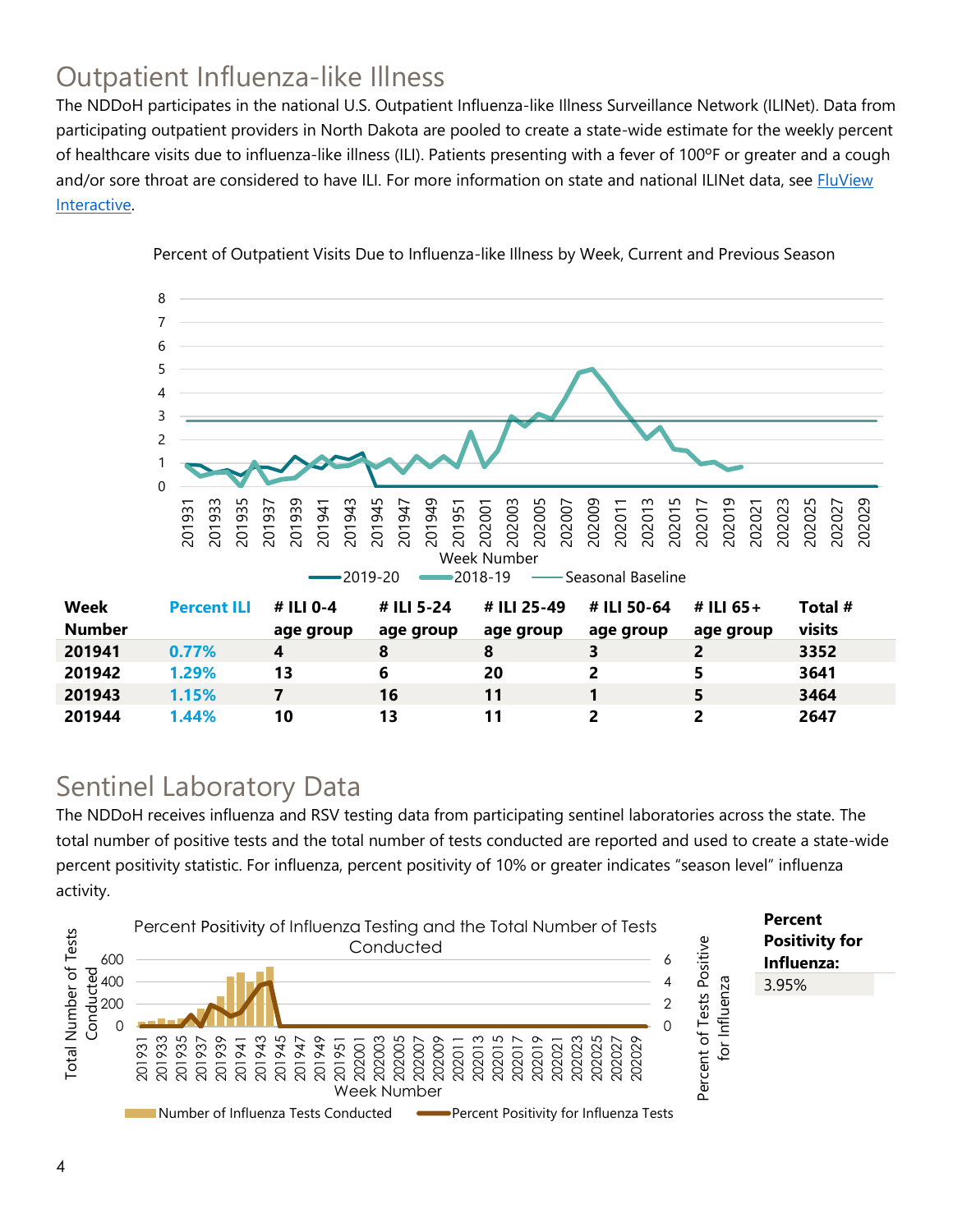

### School Absenteeism

During the influenza season, increases in school absenteeism data can be used as an early indicator for influenza circulation. The NDDoH received absenteeism data from a majority of schools in the state. Data here include absences for all reasons.



## Multi-season Comparison